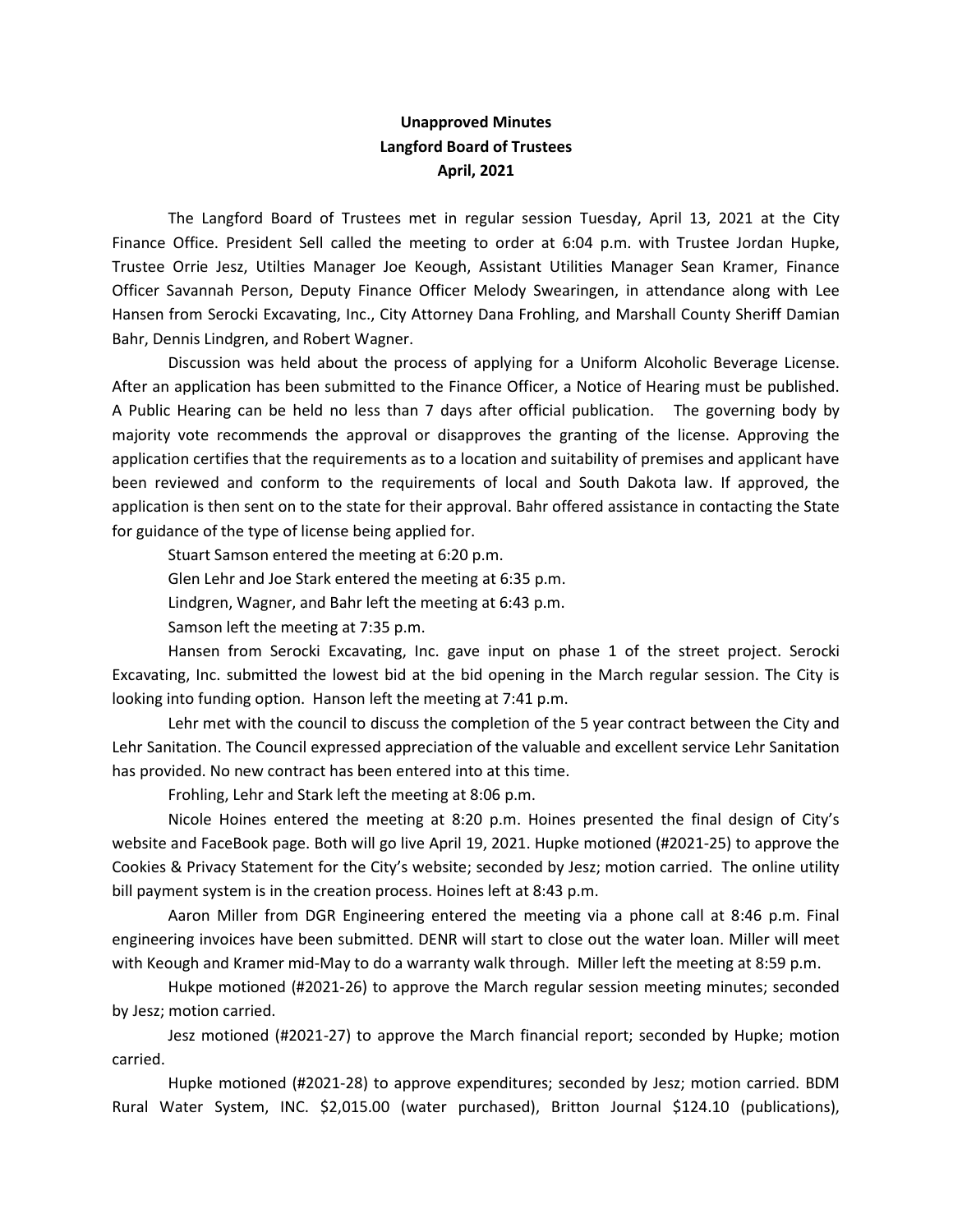Cardmember Service \$651.51 (credit card charges), Dakota Electronics \$1,192.80 (siren chargers), Dakota Fluid Power, INC. \$242.15 (cylinder repair), Dakota Supply Group \$2,234.67 (supplies), DaMar Farmer's Elevator \$1,010.77 (supplies), DGR Engineering \$191.00 (Electric line inspection services), Grand Slam Computers \$275.00 (Library computer update), First Bank & Trust \$7,766.98 (elect/transmission fees), Hewitt Insurance Agency, Inc. \$1,391.19 (CNA Surety Bond), Holland NAPA Auto Parts \$32.99 (fire dept. batteries), Jensen Auto Service \$436.85 (fire dept. supplies), Public Health Laboratory \$15.00 (lab fees), Lake Region Electric \$453.65 (repairs), Town Of Langford \$200.00 security dep. paid out), Town of Langford \$1,612.92 (utilities in city-owned buildings), Langford Lumber Co. \$240.43 (supplies), Lehr Sanitation Service \$2,500.00 (garbage services), Off The Wall Signs \$35.68 (Golf cart decals), Petty Cash - Town of Langford \$4.80 (postage), Running Supply, INC. \$125.16 (supplies), SD Finance Officers' Association \$75.00 (training), SD Human Resource Association \$50.00 (training), SD Public Assurance Alliance \$20,365.66 (2021 annual premium), SD Dept of Revenue \$2,610.51 (sales tax for March), TEREX USA, LLC. \$970.95 (repairs to bucket truck), Rural Development \$2,776.00 (sewer loan payment), USPS \$105.00 (supplies), Venture Communications \$534.85 (phone/fax/internet services), Verizon Wireless \$184.75 (cell phone and tablet), US Department of Energy \$4,390.46 (power purchased), Corporate Trust, TFM \$3,276.08 (water project loan payments). Payroll by department: Council \$430.59, Finance Office \$2,955.98, Streets \$2,159.15, Sanitation \$3,176.59, Library \$1,670.58, Water \$3,176.59, Electric \$3,201.59, and Sewer \$3,176.55. Paid in vacation: Dacotah Bank \$8.80 (service charge).

## Maintenance Dept. Report:

Spring City Clean Up Days are planned for June  $1<sup>st</sup>$  through  $4<sup>th</sup>$  2021. Residents may place unwanted items at the curb. The City will collect the items for disposal. No tires, batteries, used or waste oil, concrete or construction debris or hazardous materials. The City will NOT accept refrigerators, air conditioners or freezers unless the freon has been removed and tagged.

Hupke motioned (#2021-29) to approve crack seal proposal for approximately \$6,640.00; seconded by Jesz; motion carried.

The bucket truck inspection came back and it was determined it needs immediate repairs for approximately \$7,577.13. The Finance Office door could possibly need a closer for approximately \$223.47. Gravel will be placed on both sides on east Main Street to prevent the edge of the road from chipping.

## New Business:

Funding for the street project and future electric project was discussed. No action taken.

Sell motioned (#2021-30) to approve an electrical upgrade to DaMar and Jensen Auto for approximately \$3,000.00; seconded by Hupke; motion carried.

Hupke motioned (#2021-31) to approve new bulk material prices; seconded by Jesz; motion carried. Prices can be found on the new website.

Hupke motioned (#2021-32) to approve cleaning of the north side of the lagoon with the rental of a back hoe for approximately \$900.00; seconded by Sell; motion carried.

Hupke motioned (#2021-33) to approve Resolution #2021-02 – Fire Department Under the City Umbrella; seconded by Jesz; motion carried. BE IT ORDAINED by the City Council of the Town of Langford that the Town of Langford recognizes that the Langford Volunteer Fire Department falls beneath the umbrella of the Town of Langford in that the Town of Langford covers expenditures such as